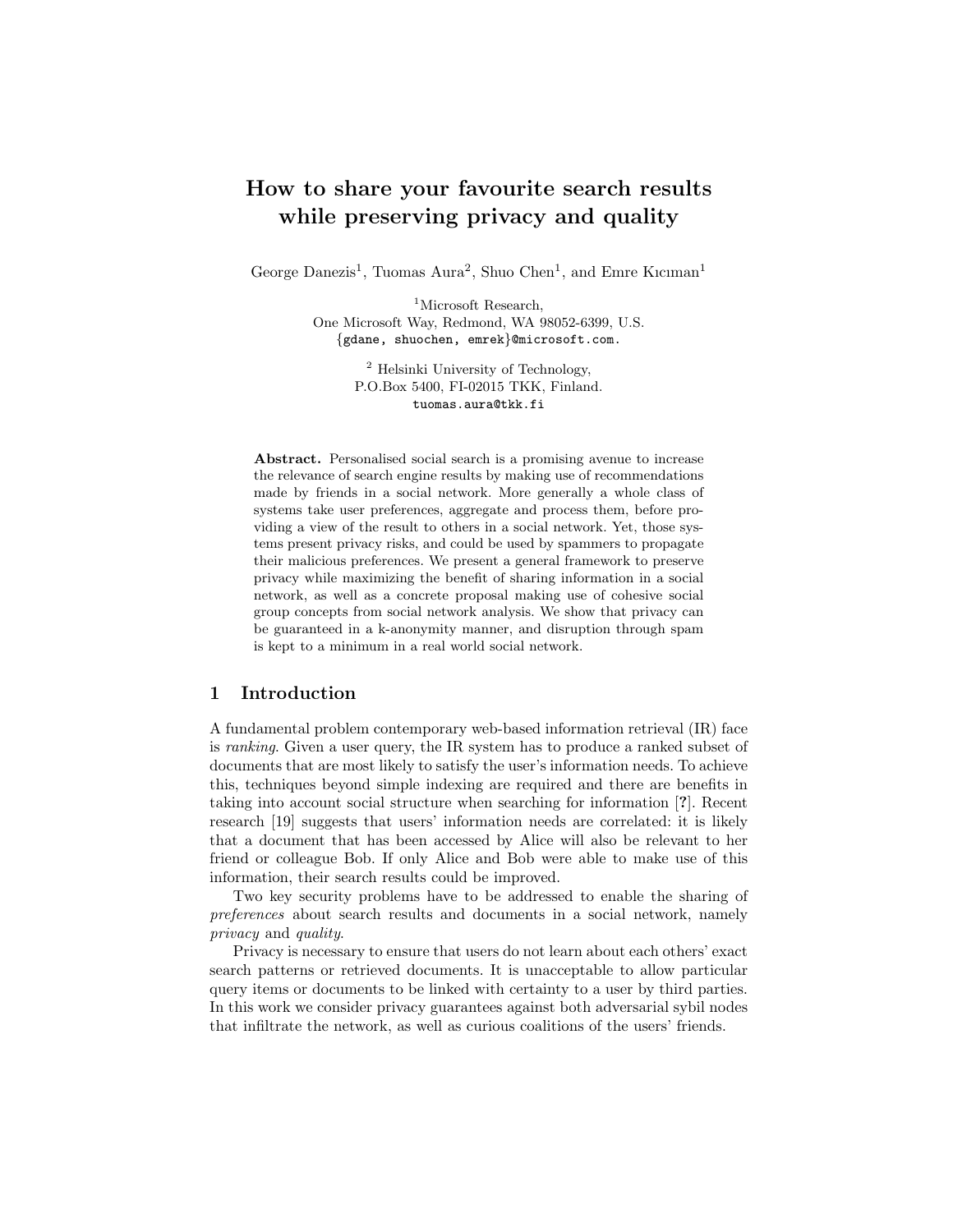Quality in the context of security means that the ranking system should not be overly influenced by nodes that maliciously inject information to manipulate the ranking of certain resources. Search engine spamming is a serious problem, and any sharing of information has the potential to provide the spammers with an additional tool. The key goal of our scheme is to limit the influence of spammers to mostly those nodes that consider them as 'friends' and limit any further spread of their poisoned preferences.

Our approach to solving this problem involves propagating the user's useful search results—more generally we call this the user's preferences—within a random subgroup of the user's social network. We create those subgroups carefully to ensure they are *cohesive*, i.e., with very high density of links between all nodes. The subgroups form a core anonymity set, and are infiltration resistant to prevent spammers from being able to send their preferences to everyone. We present a general model that can be instantiated in many ways depending on the choice of cohesive subgroup – our concrete solution uses the k-plex definition [23].

We note that the problem of anonymously propagating information with a social network is far from unique. Similar systems are required for viral marketing, where products are recommended to users according to whether someone socially related to them bought them. Restaurant or movie recommendations are another example of systems that benefit from users socially sharing their preferences, without leaking specifics about what they see or where they are. Generally our solution applies to any system that (a) collects user preferences, (b) aggregates them centrally or locally on a social graph, (c) does some processing operation on the aggregate, (d) and returns the result, or influences the output to users. We will use the concrete example of personalised social search throughout this work, while engineering our solution to be general to the full class of problems.

After reviewing the literature on personalised social search in Section 2, we define an abstract model of our problem and the families of solutions we consider in Section 3. Then in Section 4 we propose a concrete strategy for sharing information in personalised search using cohesive social sub-groups and study the extent to which it satisfies our goals. In the final section we discuss some nuances of such system and offer conclusions.

## 2 Related Work

Personalized search, that tailors web search results based on preferences of users, is already widely deployed by major search engines [26, 29]. Personalized social search goes a step further and determines the ranking of documents based on the preferences within the social network of users. It is already piloted by smaller online search engines, like Eurekster [28]. Google is currently piloting a mechanism that allows users to re-rank results [15]. The re-rankings are not directly shared but used centrally to increase the quality of the overall results. The Microsoft Research U Rank prototype [17] allows users to re-rank their results, and share them with their direct friends, without any further provision for privacy.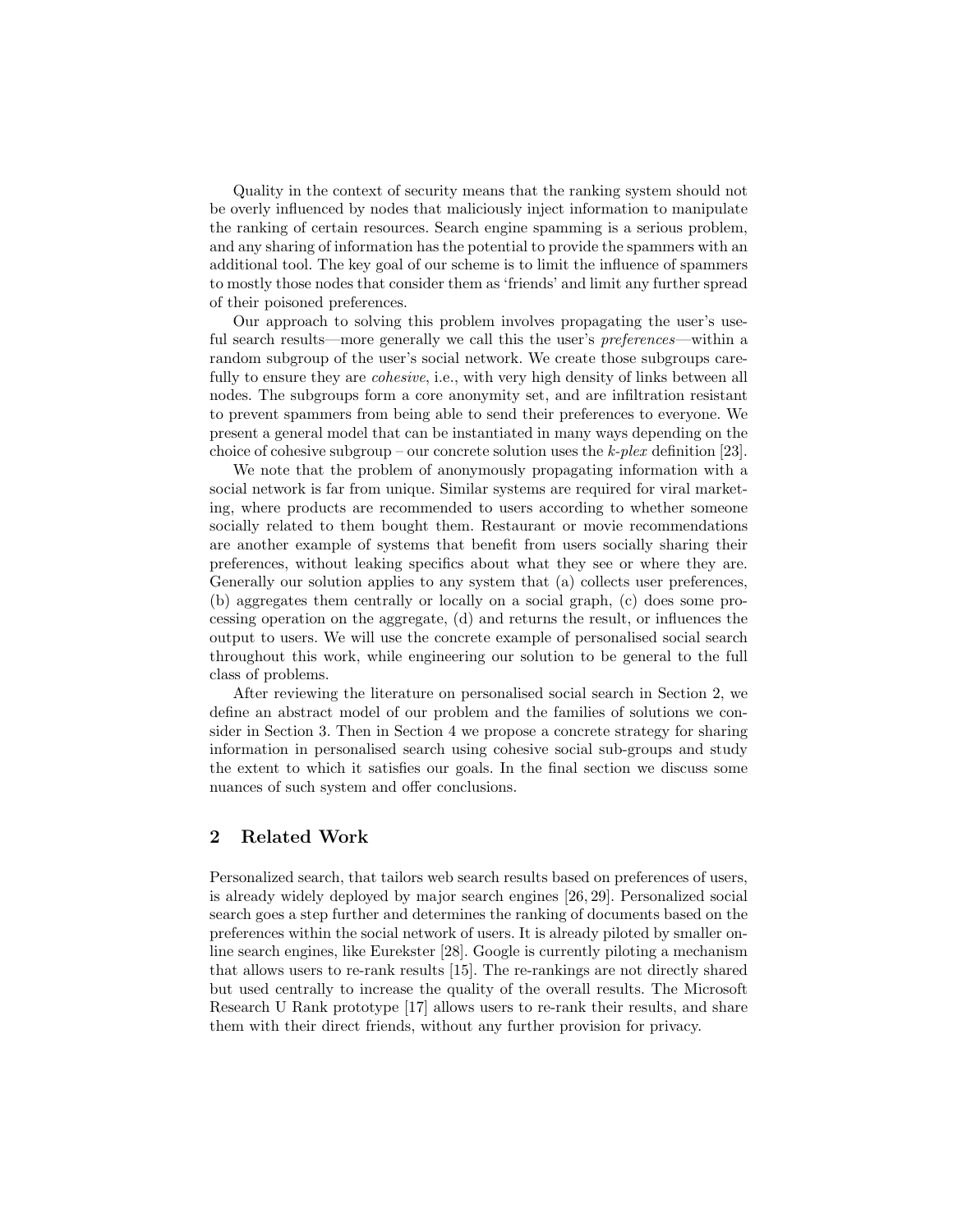Many studies have looked into the privacy preferences of users, in relation to information they share over social networks [20, 1]. They conclude that search preferences are considered sensitive, and the controversy surrounding AOL search data leak confirms this<sup>1</sup>.

Eurekster [28] allows users to designate search mates, with whom they share their search preferences. Effectively any query and subsequent information is shared within this group of friends. Some primitive privacy features are provided through the ability to perform private searches, as well as the ability to delete past searches from being visible to others. Our approach, on the other hand, allows users to share, to some degree, their preferred search results, without compromising their privacy. Additional privacy controls, based on opt-outs like in Eurekster, are orthogonal to our scheme and can be applied independently.

Social networking site, like Facebook,<sup>2</sup> have also tried to share user preferences amongst friends, but for the purposes of viral marketing. The "Facebook Beacon" system caused controversy by sharing user's preferences, often generated outside of the Facebook site, with their network of friends. The initial privacy strategy of an opt-out mechanism was turned into an opt-in mechanism after some pressure [10].

We use the naive sharing strategy of simply broadcasting preferences to the sets of friends or friends-of-friends of a node as a benchmark to assess the security benefits of our proposal. Without better privacy and quality preserving techniques, this naive scheme is the one most likely to be deployed, as has been the case in Facebook Beacon and Eurekster.

A serious body of scientific work is concerned with preserving privacy in on-line services. Our schemes borrow privacy notions like k-anonymity from the literature on data sanitation and anonymization [22, 2]. The basic premise of those schemes is that any inference drawn by an observer should be attributable to at least k participants, effectively forming an anonymity set. To our knowledge, this is the first time that k-anonymity is used in the context of data mining on social networks.

The adversary model we consider—an attacker is assumed to control a very large number of nodes in the network—was first introduced in the context of peer-to-peer systems by Douceur as the Sybil attack [13]. Our approach is centralised, and admission control [3] as well as intrusion detection methods could be used to keep the number of corrupt nodes down. Despite this, we aim to resist attacks without such measures, keeping the cost of running the system down and relying on distributed trust decisions for security. These two approaches are complementary and can be combined.

Our security assumptions to combat sybil attacks aiming to degrade privacy and quality are based on the tradition of SybilGuard [32], SybilLimit [31] and SybilInfer [7]. They assume that honest nodes form a connected social graph, and only few misguided nodes introduce an unbounded number of adversary

 $^1$  CNN money included AOL releasing search data as  $\#57$  of its "101 Dumbest Moments in Business" for the year 2007.

 $^2$  http://facebook.com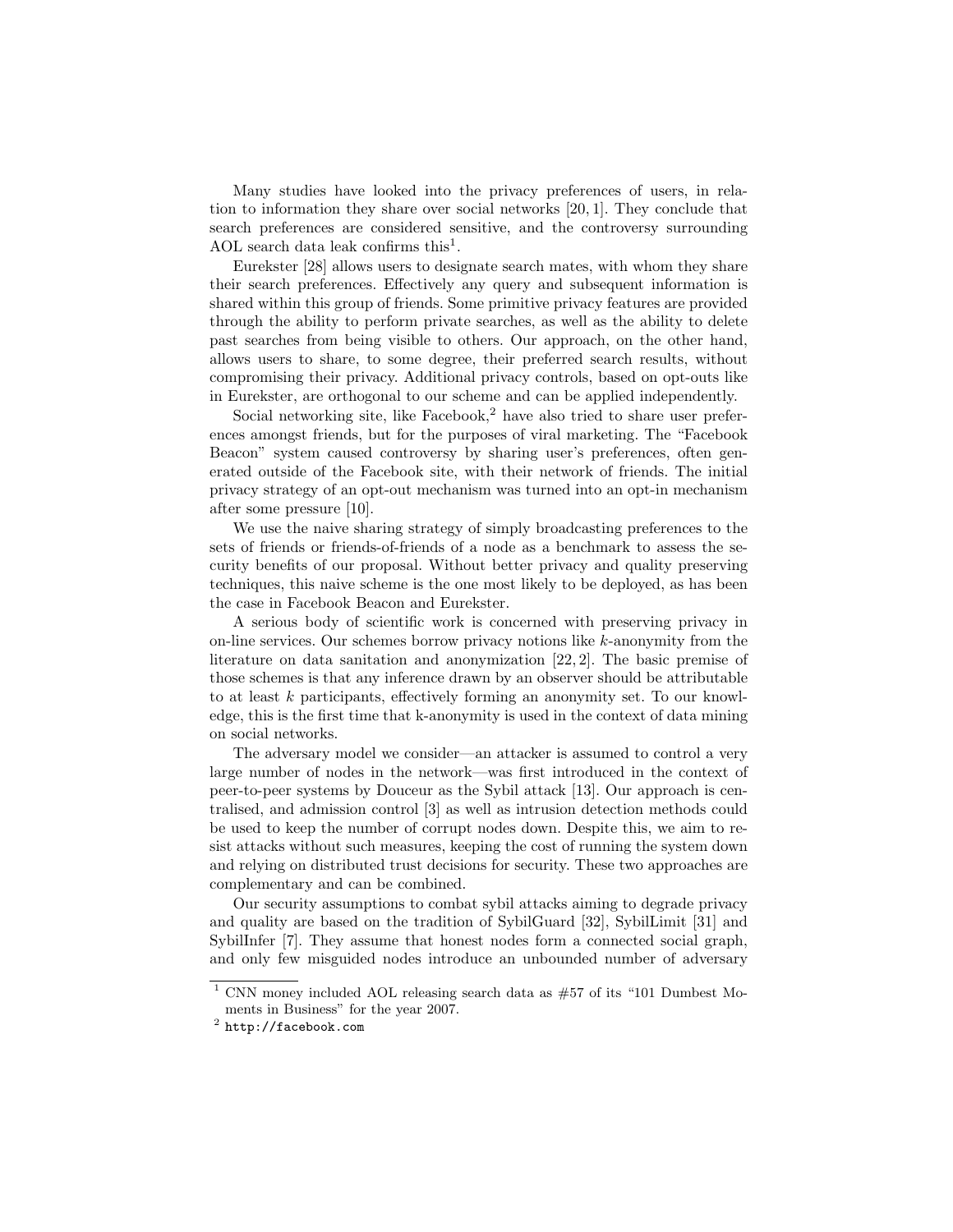nodes. This small number of nodes or links to bad nodes can be used as a 'choke point' to limit the impact of the adversary on the running of the system. The idea of using the social structure itself to fend systems against those attacks was first proposed in [6] and [18].

For privacy we also consider a more traditional threat model, in which a coalition of a user's friends is curious to find out her preferences. The assumption of a limited fraction of dishonest or misguided nodes in a set goes back to work on secret sharing [25], threshold cryptography [27] and double entry book keeping in banking [21].

## 3 Model of anonymity in preference sharing

Preference sharing has often been implemented with little regard to privacy. In this section we cast the problem of sharing preferences privately against an adversary (sections 3.1 and 3.2). We discuss how to correctly measure anonymity (section 3.3), as well as a generic framework that achieves privacy and utility for preference sharing (section 3.4). Finally, we discuss how quality is preserved in our model (section 3.5).

## 3.1 Preference sharing

The most basic concepts in our model are the universe of users  $U$  and the universe of preferences P. We say that a user  $u \in U$  may set a preference  $p \in P$ . The system then *propagates* the preference from the *source* u to a set of users  $T \subseteq U$ , which is called the *target group*. We also say that the source user has an *initial* preference and the target users have propagated preferences.

We assume that users submit their preferences to a trusted centralised system, that is in charge of performing the search and ranking of results, as current search engines are. The target group for the propagated preferences is chosen by the system from *possible target groups*  $Groups(u, p) \subseteq \mathbf{P}(\mathbf{P}(U))$  (a set of sets of users). We also assume that each preference is set by only one user at a time, which simplifies the model greatly, without as we will see, without loss of generality.

Note that the source user itself does not decide the possible target groups or the actual target group. The system chooses the target group based on a propagation policy, which is partly specified by the function Groups. The goal of this paper is to find a propagation policy that meets several sometimes conflicting criteria:

- 1. First, the policy should preserve privacy.
- 2. Second, the policy should take into account social relations between the users to increase the relevance of propagated policies to the target users.
- 3. Third, the policy should be easy to implement.

The selection of the target group may be deterministic or nondeterministic. With deterministic target selection,  $|\mathsf{Groups}(u,p)| = 1$  for all u and p. With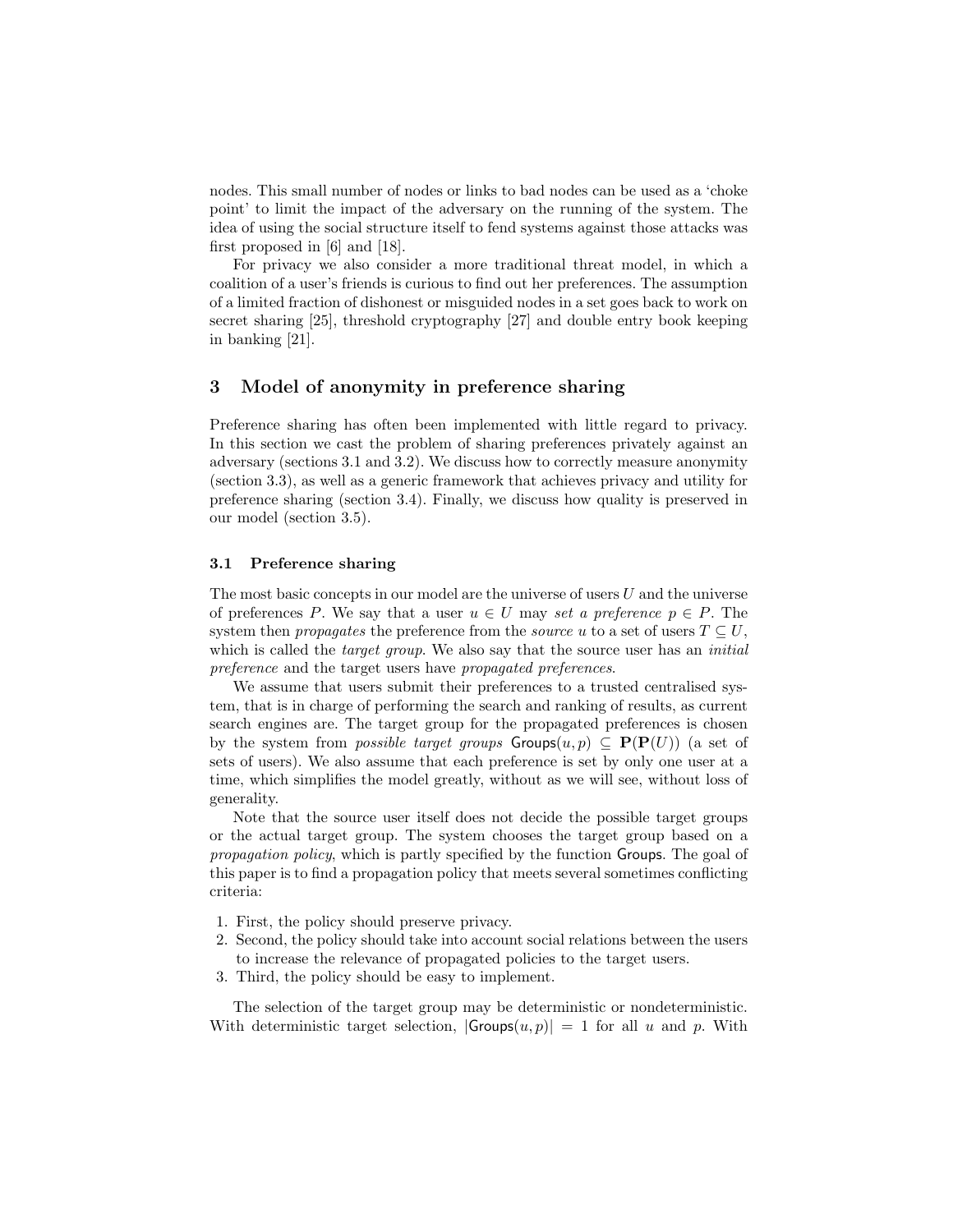nondeterministic selection, there can be multiple possible target groups and the actual target group is chosen randomly from them. (For the time being, let's assume uniform random selection.) An interesting case is one where the target group is selected from multiple possibilities based on a pseudorandom function and a secret key. In that case, the selection process is similar to a random oracle: the target group T is chosen randomly from  $Groups(u, p)$  for each new  $u, p$  pair but, if the selection is repeated for the same parameters, the target group will not change.

## 3.2 Anonymity and the adversary model

After the preference setting and propagation, each user has a set of initial preferences, which remains secret to that user, and propagated preferences, which are considered public. The adversary is a coalition of users that observe the propagated preferences and try to determine which user initially set each preference. We base our analysis on a rather strong adversary that knows the function Groups and can observe all the propagated preferences. Real-world systems can of course make it difficult for the adversary to observe all preferences through access control, network security and cryptography.

The assumption that each preference is set by at most one user at a time, is explained by the following: we assume that the attacker can observe the target group for each instance of setting the preference, rather than observing only the end result of multiple users setting the preference. This is a kind of worstcase scenario, but also corresponds with the fact that users are unlikely to set their preferences at exactly the same time and each act of setting may affect the propagated preferences for other users.

After observing a preference p propagated to a target group  $T$ , the adversary can narrow down the identity of the source to the following set:

$$
U_{\text{anon}} = \{ u' \in U \mid T \in \text{Groups}(u', p) \} \tag{1}
$$

This set is called the anonymity group. The adversary knows that one member of the anonymity group initially set the preference. The size of the anonymity group  $|U_{\text{anon}}|$  can be used a measure of anonymity. This is similar to k-anonymity in computer-security literature [4]. Note that here  $U_{\text{anon}}$  and k depend on u and p. We say that a preference propagation policy preserves k-anonymity if  $k \leq |U_{\text{anon}}|$ for all  $u$  and  $p$ .

The relation between the members of the anonymity group must be *sym*metric in the sense that, for a given preference and target group, if  $u'$  is in the anonymity group when the real source is  $u$ , then  $u$  is in the anonymity group when the real source is  $u'$ . This is natural because an anonymity group arises from the fact that any one of them could be the real source.

The adversary defined above corresponds to an outsider who can require all users to reveal their propagated preferences but does not have access to anyone's initial preferences. This could, for example, be someone who demands that users show their current search results, which are influenced by propagated preferences.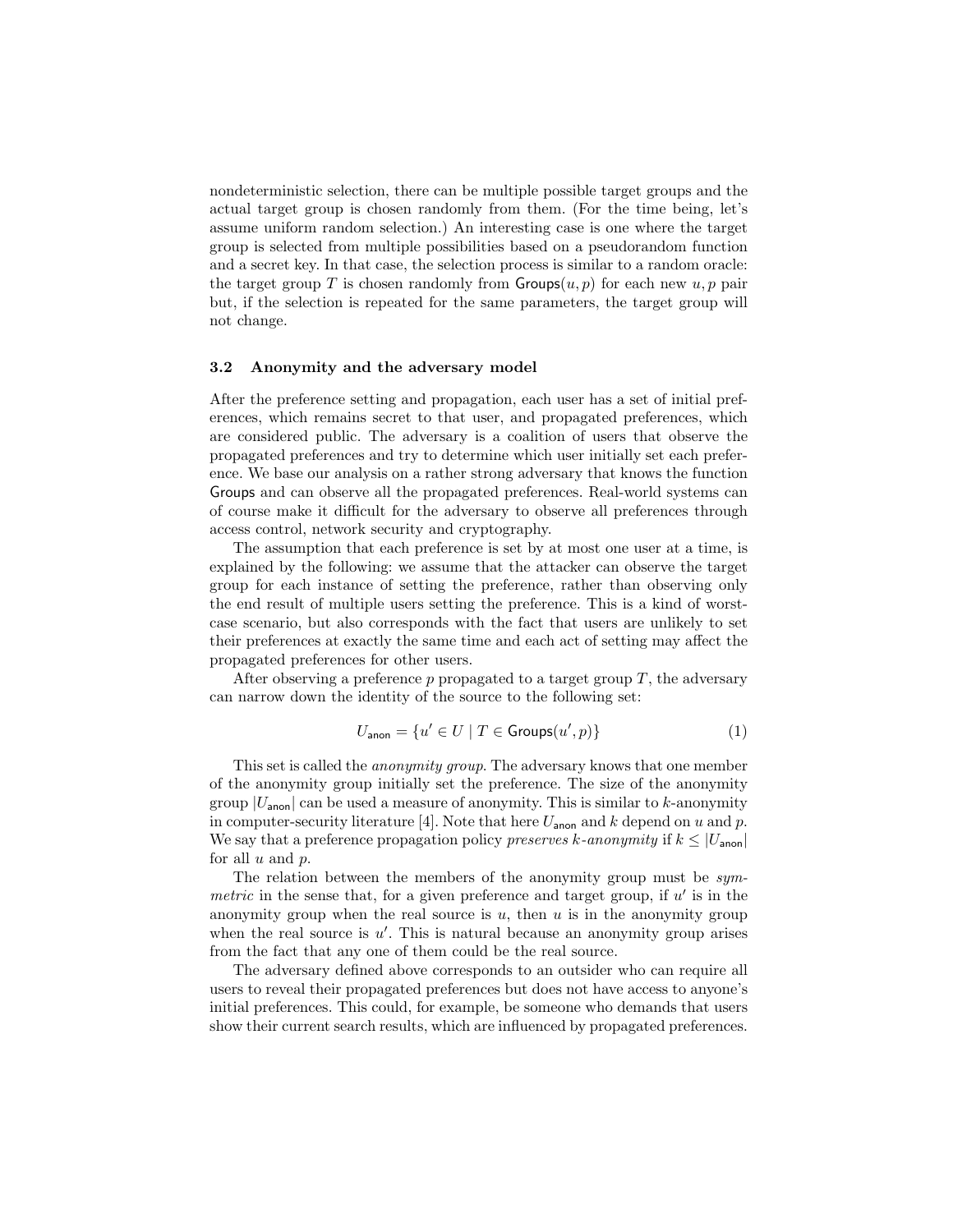We are also interested in an adversary that has, additionally, access to the initial preferences of some colluding users. These could, for example, be a set of friends who try to figure out the source of a preference propagated to them. For an adversary with the combined knowledge of a coalition of users  $U_{bad}$ , the anonymity set is reduced to  $U_{\text{anon}} \setminus U_{\text{bad}}$ . In practical situations, however, we expect the size of the coalition to be small, often just a single user. This is because the members of the coalition need to trust each other to tell the truth about their initial preferences, and because sybil attacks will be prevented by the user of social networks (see section 3.4).

From equation 1, we make the important observation that privacy does not depend on the random selection of the target group  $T$ . A deterministic algorithm could be just as anonymity-preserving, as long as it picks the same target group for several users. Randomized selection does not guarantee anonymity either: it needs to be carefully designed to produce anonymity sets of sufficient size. This is why we consider both deterministic and nondeterministic propagation algorithms.

Finally, we make a couple of further observations. First, the target groups cannot be selected independently for each source user because they need to coincide, or otherwise the anonymity sets will be small. This has implications to the extent that the target group selection can be distributed. Second, the possible target groups for each preference can be selected independently of other preferences. The parameter  $p$  is carried in the notation as a reminder of this fact. Third, if privacy is the only goal, we could just as well select the empty target group (no preference sharing) or the all-users group  $U$  (share with everyone). This is in fact the current practice of recommender systems (such as Amazon or Netflix). The reasons for selecting something in between, which will be discussed in section 3.4, are unrelated to privacy, but crucial for adding value to search while preventing spam.

#### 3.3 Probabilistic anonymity model

Above, we have not considered the probability distribution between different choices of target groups. This lead to using  $k$ -anonymity as the measure of privacy: the anonymity group includes everyone who might be the source, no matter how unlikely it is. Now, we extend the model to take into account probabilities. Given a source  $u$  and a preference  $p$ , the probability distribution of target groups is denoted by  $P(u, p, T)$ . The function Groups can now be defined as

$$
Groups(u,p) = \{T \subseteq U \mid P(u,p,T) > 0\}
$$

As established in the literature [24, 11], anonymity in the probabilistic model is measured by entropy, i.e., the adversary's uncertainly about the identity of the source. Entropy is measured in bits, i.e., how many more bits of information would the adversary need to be certain of the source identity. We assume that all users are initially equally likely to be the source (equal a-prior probabilities), and that only one at a time sets the preference. When the adversary observes a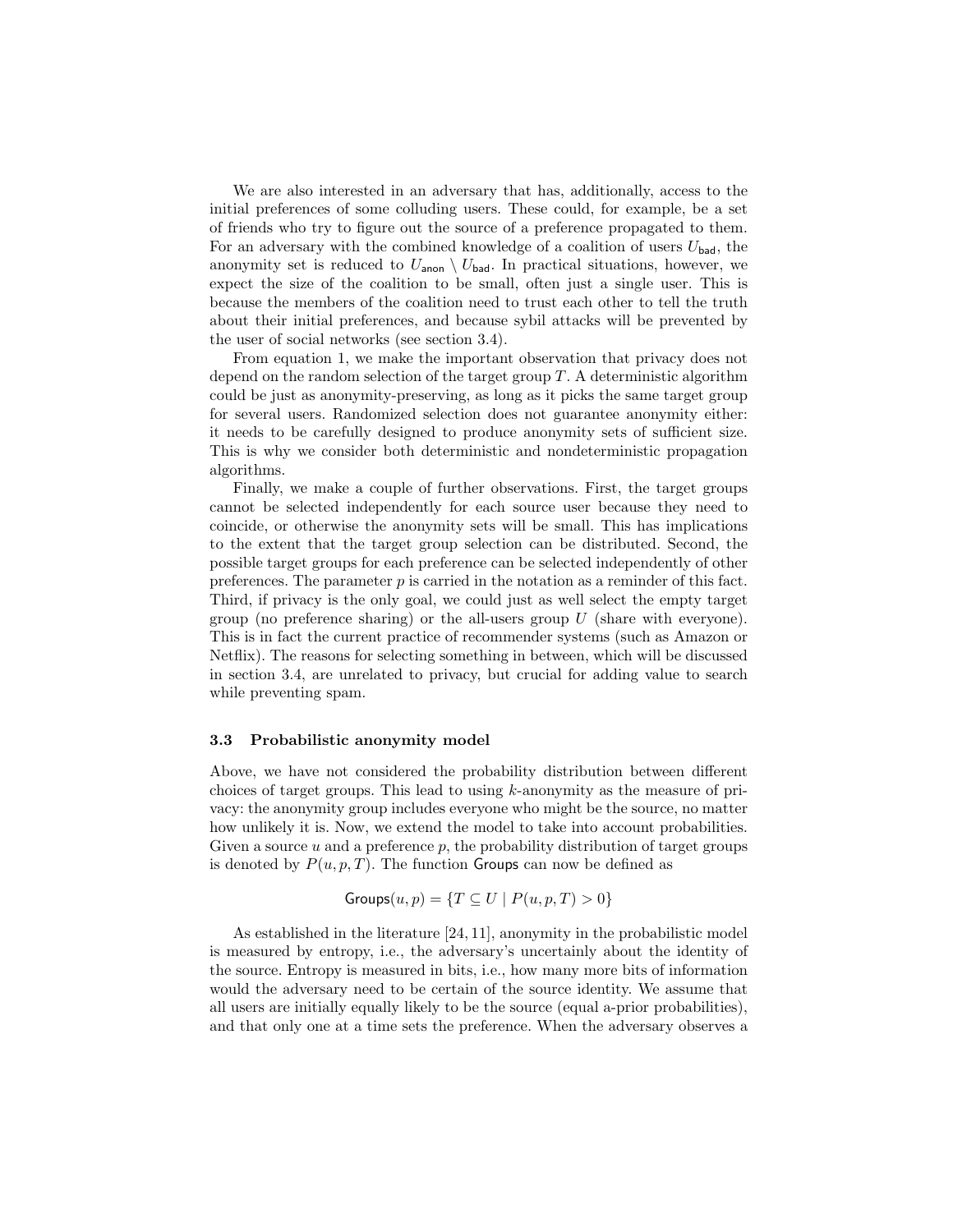preference  $p$  propagated to a target group  $T$ , the entropy for the source can be calculated as follows.

$$
H(u|p,T) = \sum_{u \in U_{\text{anon}}} \left(\frac{P(u,p,T)}{S}\right) \cdot \left(-\log_2\left(\frac{P(u,p,T)}{S}\right)\right) \text{ where } S = \sum_{u \in U_{\text{anon}}} P(u,p,T)
$$

What can we learn from this? Obviously, the larger the anonymity set, the higher the entropy. Analogous to our earlier comparison of deterministic and nondeterministic propagation policies, we also note that it makes no difference how many different choices  $|G_{\text{rough}}(u, p)|$  there are for T. The most important lesson from the above formula is that, given a fixed-size anonymity set, the entropy is maximized when all members of the anonymity set are equally likely to choose the specific target group. It does not matter how or whether this probability is large or small, as long as it is uniform across the possible sources.

#### 3.4 Preference sharing in a social network

The privacy model above does not explain why we want to propagate the preferences in the first place. Our aim is to select a target group that is by some measure close to the source, so that the propagated preferences are relevant to the group. This will not only result in more effective use of the preference information but also in *spam resistance*. It is important to note, however, that there is no simple right way for defining closeness between users. Before considering possible definitions, we will consider some general factors in propagation policies that are based on the concept.

Since the preferences set by a user are naturally closest to its own needs, we only consider propagation policies that are *reflexive* in the sense that each user is in all of its own propagation targets:

$$
T \in \text{Groups}(u, p) \text{ implies } u \in T. \tag{2}
$$

In a reflexive propagation policy, the anonymity group is always a subset of the target group.

For a given target group T, we denote  $U_{ext} = T \setminus U_{\text{anon}}$ . Thus, the target group is the disjoint union of the anonymity group and an *extended group*:  $T =$  $U_{\text{anon}} \dot{\cup} U_{\text{ext}}$ .

The discussion so far gives one possible outline for constructing propagation algorithms. The algorithm can be executed independently for each preference  $p$ , or the same groups can be used for many preferences:

- 1. Select anonymity groups in such a way that they cover all users  $U$ . Members of the anonymity set should be close to each other, based on some arbitrary social metric.
- 2. For each anonymity set, decide on the extended groups. The members of the extended groups should be close to the members of the anonymity set, but not necessarily to each other.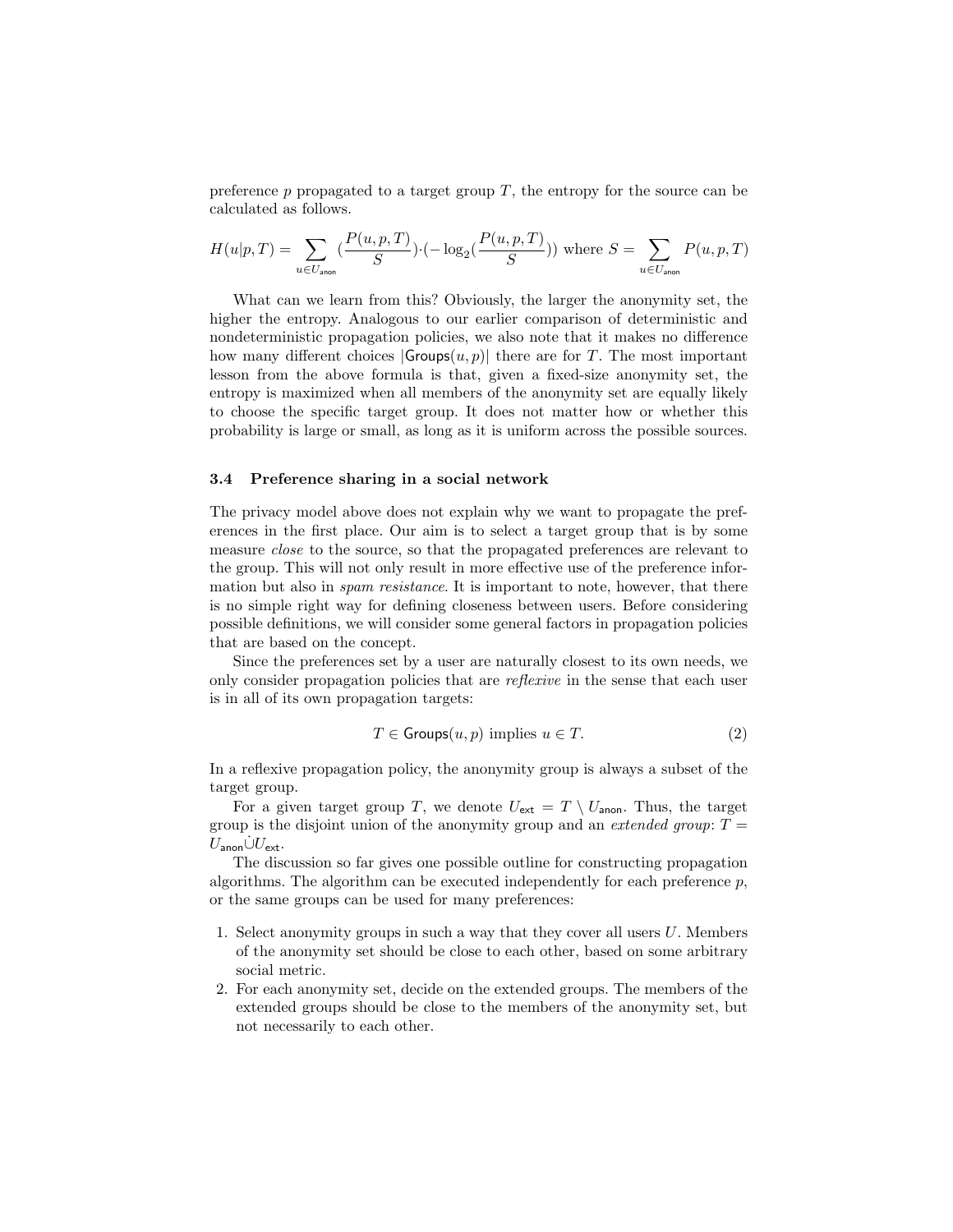It makes sense to start by fixing the anonymity groups because that is an easy way to guarantee k-anonymity. If we instead expected anonymity to arise probabilistically, it would be difficult to guarantee that they all will be sufficiently large. The members of each anonymity group need to be all close to each other because any one of them could be the source. The members of the extended group, on the other hand, are targets and need to be close to potential sources.

A simpler model would be one where  $U_{\text{ext}} = \emptyset$  and  $T = T_{\text{anon}}$ . In this restricted model, preferences are shared mutually among a sets of users who are close to each other, such as the members of a club or a clique of users who all know each other. An advantage of the more general model, especially when  $|T| \ll |U_{\text{anon}}|$ , is that the preferences can be propagated to a larger number of target users without any reduction in anonymity. In practical social networks, we are looking at anonymity sets of around ten users and target groups that are one order of magnitude larger (as studied is section 4.3).

We are particularly interested in social networks that are based on a *friend*ship graph  $G \subseteq U \times U$ . The friendship relations in this kind of graph are typically symmetric, which means that any metric of closeness between members will be symmetric as well. In the above outline for propagation algorithms, the first step is to select anonymity sets in such a way that all their members are close to each other.

#### 3.5 Spam resistance

For the purposes of modeling spam resistance, we categorise nodes in the system as being in one of three categories: honest nodes genuinely share their preferences, and dishonest nodes try to propagate to honest nodes spam preferences. We consider that a class of honest nodes are misguided in that they have created friendship links with dishonest nodes.

We can use this intuition to build anonymity sets  $U_{\text{anon}}$  and broadcast groups  $U_{\text{ext}}$  that are *infiltration resistant*. This means that once a number of honest nodes are part of a group they are unlikely to form links with dishonest nodes, thus disallowing them from broadcasting their preferences within the group. Part of our security analysis is concerned with validating this property in a real-world social network.

## 4 Outline of solution

We propose a concrete nondeterministic propagation strategy that is based on broadcasting users' preferences within socially cohesive subgroups. The subgroups can be overlapping, and are formed by k-plexes of some s-minimal size. A k-plex is a sub-graph of size  $g_s \geq s$  of the social network in which all nodes link to at least  $g_s - k$  other nodes in the sub-graph. It is an established relaxation of cliques (which are a special case for  $k = 1$ ) that defines robust and cohesive subgroups, extensively used in social network analysis [23].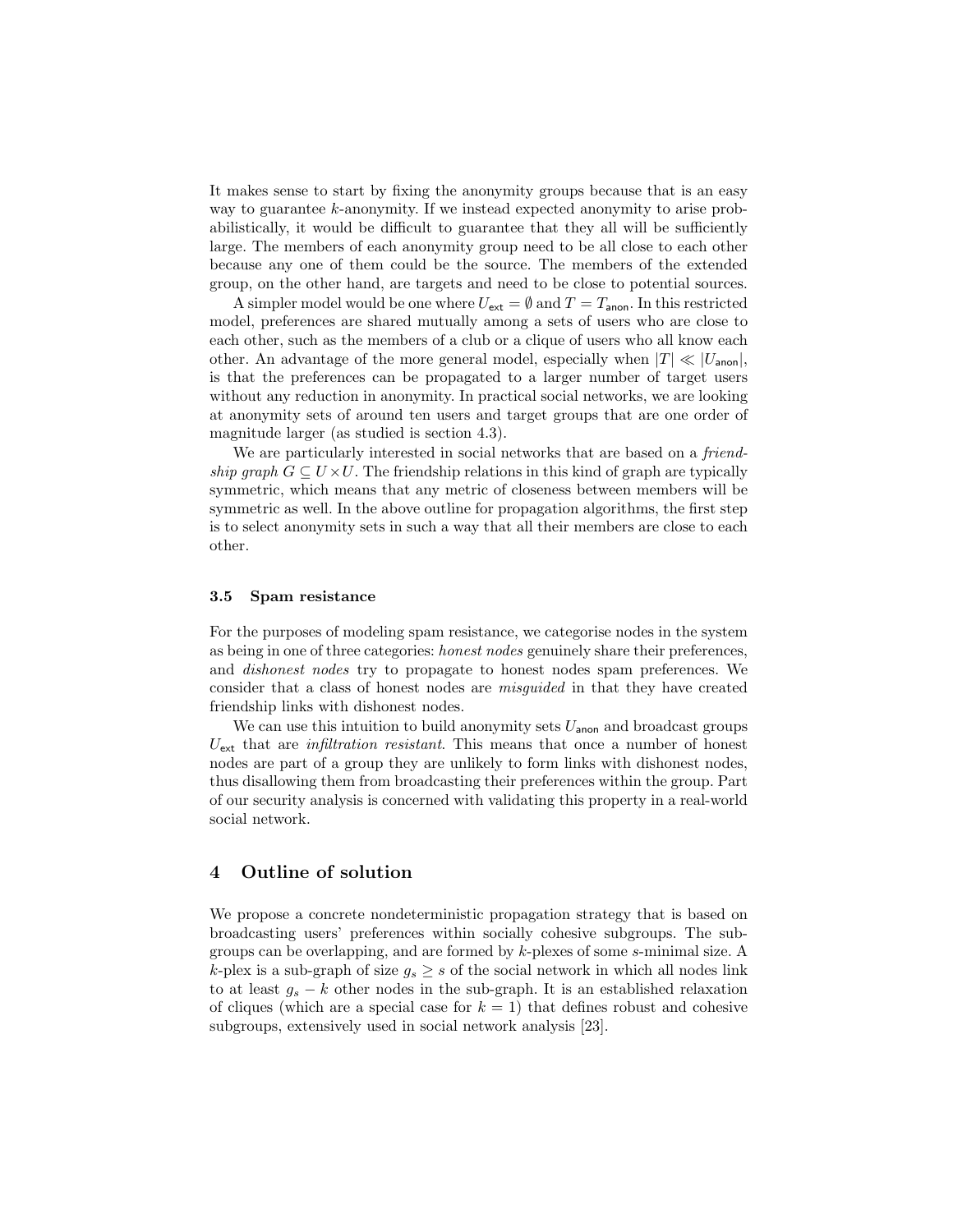The properties of s-minimal size k-plexes make them a very good fit for supporting our security and functional properties. The parameters  $k$ , defining how many links can be missing within a subgroup, as well as s, the minimal size of the subgroup, are naturally related to quality and privacy.

First, k-plexes of a minimum size s are infiltration resistant. For a single node of a coalition of c nodes to be part of a  $k$ -plex they need to form a large number of links  $l_c$ :

$$
l_c = \max(s - k, [(s - k) - (c - 1)] \cdot c) \ge s - k \tag{3}
$$

This has a direct security implication for quality since a small number of misguided nodes in a k-plex forming links with adversary nodes, will not allow those nodes to infiltrate the k-plex, containing other honest nodes. (Although misguided nodes can be conned into joining k-plexes dominated by corrupt nodes.) Therefore limiting broadcast of preferences within those sub-groups curbs the potential for abuse and spam – an adversary will have to invest a lot of effort to infiltrate them, and a few vigilant members of each group will be able to thwart such actions.

While a set of k-plexes form the anonymity groups  $U_{\text{anon}}$  each of them is augmented by a set of additional nodes i.e., the extended broadcast group  $U_{\text{ext}}$ . Membership of nodes to the extended broadcast group is parameterized by a threshold  $T$  on the number of friends a node has that belong to the anonymity group  $U_{\text{anon}}$ . If a node has T or more friends in  $U_{\text{anon}}$  then it belongs to the extended broadcast group  $U_{\text{ext}}$ .

## 4.1 The preference-sharing algorithm

The preference sharing algorithm works in two phases. First a pre-computation extracts cohesive sub-groups that are used to form anonymity sets  $U_{\text{anon}}$ , and their corresponding extended broadcast groups  $U_{ext}$ . Only the structure of the social network is required to perform group extraction. In a second phase preferences are continuously set by users and are propagated to other users through the extracted groups. Only propagated preferences are collected to compute the ranking of resources for each user, and the initial preferences can even be forgotten.

The parameters of the *preference-sharing* algorithm are:

- $k$ , the parameters of the  $k$ -plexes we use.
- $-s_a$ , the size of the anonymity set required.
- $-$  T, a threshold that defines the extended broadcast groups membership.

We require  $s_a > 2k$  and  $T > 1$  (in our analysis we use  $k = 2$ ,  $s_a = 8$  and  $T = 2$ . These conditions ensure that the diameter of the sub-groups extracted is at most 2 [30]. This in turn enforces strong locality and makes the extraction of the cohesive subgroups faster.

Sub-group extraction. First the anonymity sets are extracted. Given the social graph  $G$  a set of  $k$ -plexes of size  $s_a$  is extracted and associated with each user. These are the sets  $U_{\text{anon}}$  that form the core anonymity sets providing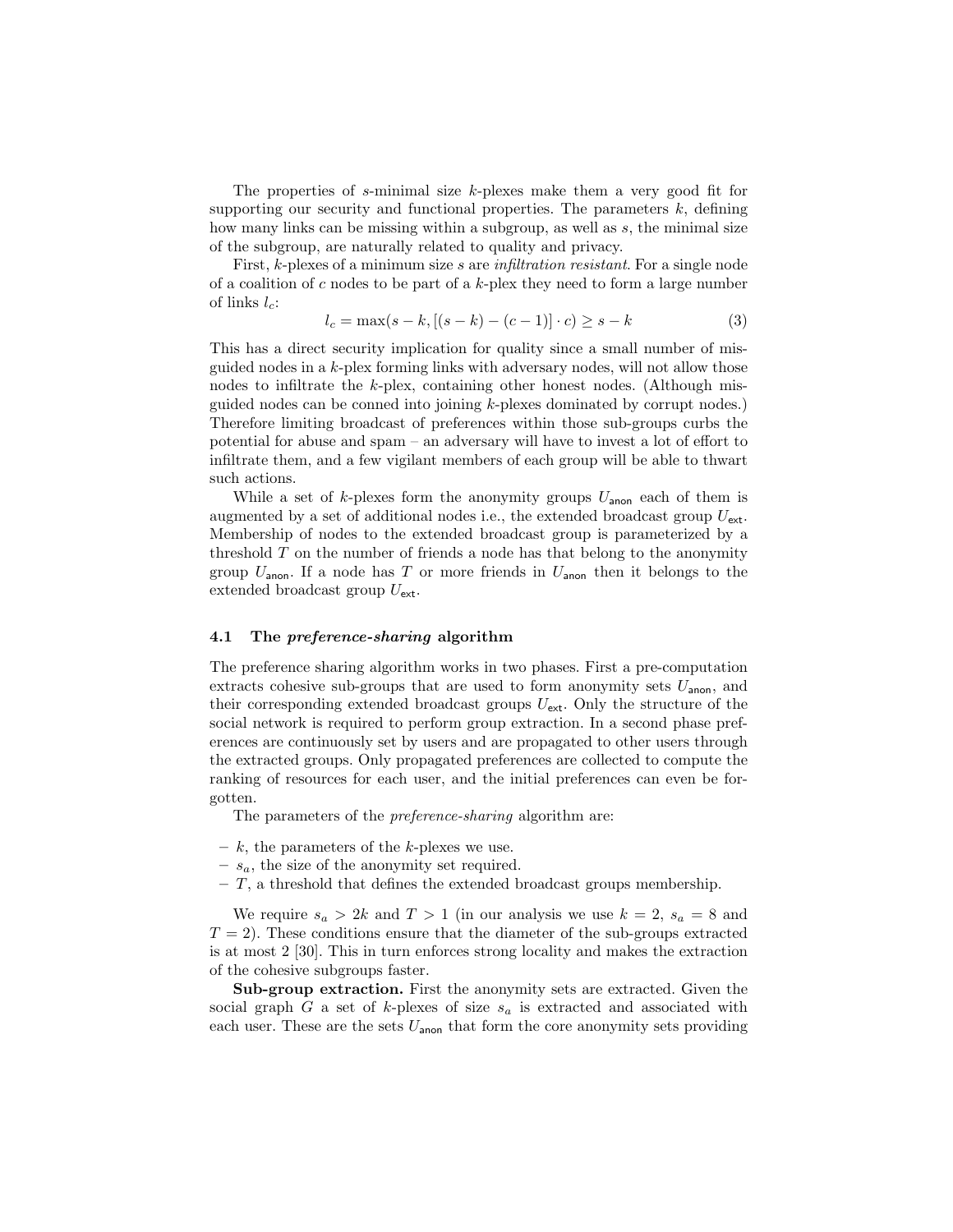

Fig. 1. An illustration the anonymity groups and the broadcast groups selected to propagate a single preference.

privacy for preference propagation. Second the extended broadcast groups for each anonymity set are extracted. For each cohesive subgroup  $U_{\text{anon}}$  we define a broadcast set  $U_{\text{ext}}$  containing all nodes that are friends with at least T members of the cohesive subgroup. This defines a 'wider circle' of people around each subgroup to which preferences will also be broadcast.

Sub-group extraction is not necessarily real-time and can be performed periodically depending on how often the social graph changes. The anonymity sets for each user contained in  $U_{\text{anon}}$  as well as their broadcast groups  $U_{\text{ext}}$  can be reused for propagating multiple preferences. Sub-group extraction does not need to be exhaustive either. In this work we chose to extract the set of k-plexes for each user that contain at least all neighbours of each node which share a k-plex with the user. This strategy ensures that all the friends that share a cohesive subgroup with a node could possibly be receiving the user's preferences.

**Preference-propagation.** At some point in time, a user  $u$  sets a preference for a p. Our system chooses at random a k-plex containing the user  $g \in_R \{U_{\text{anon}}\}$ to act as the anonymity set for this preference. If there is no such  $k$ -plex no propagation of results takes place, and the algorithm ends. Otherwise, the preference of node u is broadcast to all nodes in  $U_{\text{anon}} \cup U_{\text{ext}}$ , i.e., the anonymity set and the extended broadcast group corresponding to the selected anonymity set  $U_{\text{anon}}$ .

Each node  $v \in b_q$  aggregates all preferences broadcast in a multiset of preference  $P_{vi}$  relating to a resource *i*. Each broadcast updates the multiset with the received preference  $P'_{vi} = \{f(i, u)\} \cup P_{vi}$ . A simple function can then be applied to this multi-set of preferences to determine the final preference of this each node relating to each resource  $q(i, v)$ .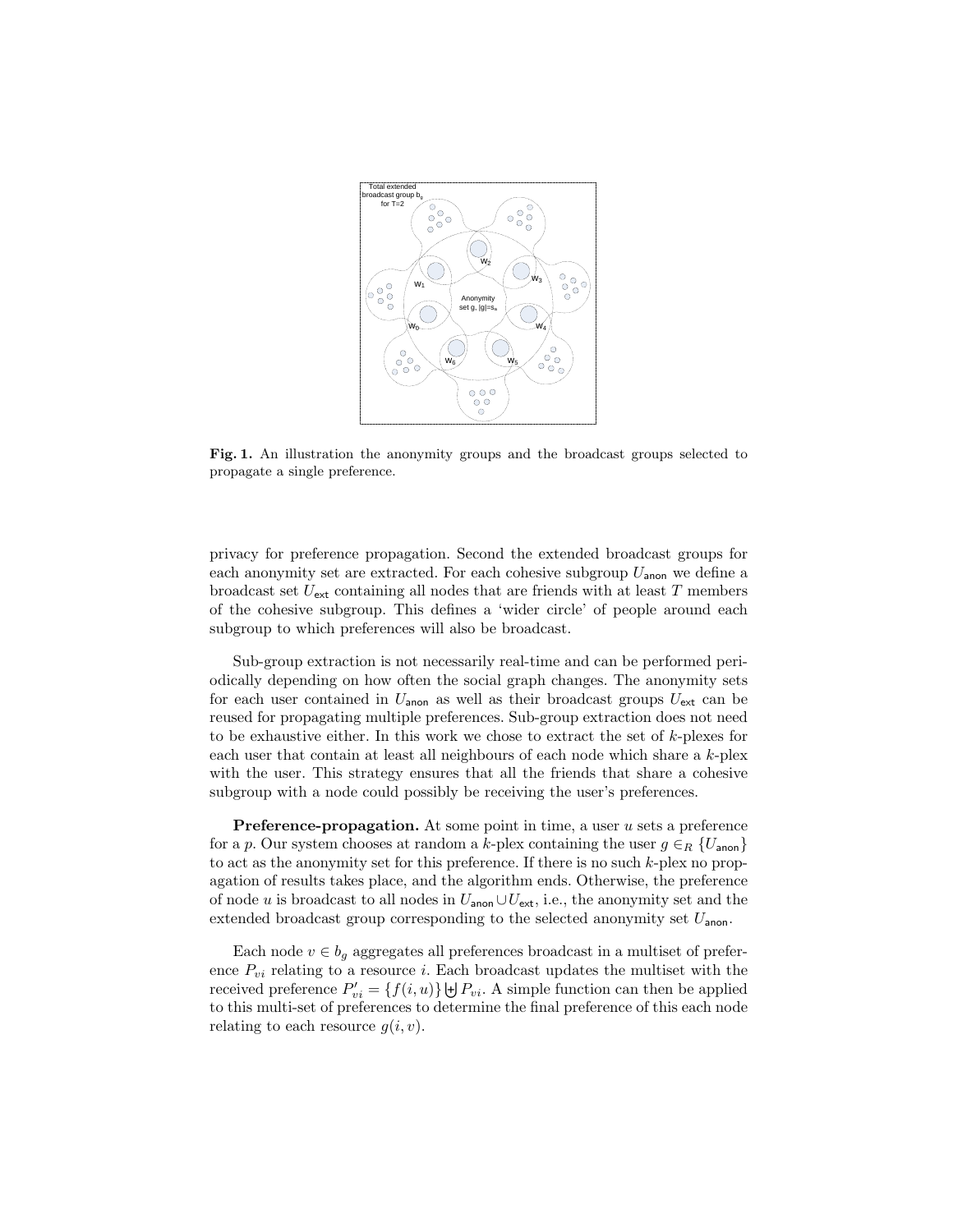#### 4.2 Privacy Analysis

Our first task is to evaluate the privacy offered by the preference-sharing algorithm, against two types of adversaries. The first is a very powerful global adversary, that can see the preferences output by the preference sharing algorithm for every single node in the network. Yet this adversary is passive in that it does not know the private inputs to the algorithm and tries to infer them. The second threat we consider is a curious coalition of a user's friends, that wants to infer what her preferences are.

Global passive adversary. We assume that an eavesdropper can see all the propagated preferences. Through those they can extract the sub-group  $g$  (of size  $s_a$ ) that formed the core of the anonymity set used to propagate a particular preference  $f(i, u)$ .

Any of the members of q could have been the originators of the preference. This already ensures some plausible deniability and privacy to the real originator. To be more specific one has to calculate the probability a user set a preference given that it was broadcast in sub-group g, that we will denote as  $Pr[u|g]$ . By applying Bayes theorem we can express it in terms of known quantities:

$$
\Pr[u|g] = \frac{\Pr[g \in_R G_u] \Pr[u]}{\sum_{w \in g} \Pr[g \in_R G_w] \Pr[w]} \tag{4}
$$

 $Pr[g \in_R G_u]$  is the probability that a user u chooses group g and  $Pr[u]$  is the a-prior probability we assign to user  $u$  being the originator of a preference  $i$ . If we assume that the a-prior probability over all users is uniform, and that they all choose the sub-groups  $g \in_R G_u$  uniformly out of the sets  $G_u$  we get:

$$
\Pr[u|g] = \frac{1}{|G_u| \sum_{w \in g} \frac{1}{|G_w|}}\tag{5}
$$

In case all users chose amongst a set of fixed size  $|G_u| = c$ , this expression simplifies, and the sought probability becomes:  $Pr[u|g] = 1/s_a$ . This related nicely the parameter  $s_a$  of the algorithm with the privacy provided. The larger  $s_a$  the larger the anonymity provided, when measured information theoretically.

Yet there is likely to be an imbalance between the sizes of the sets  $G_u$  for different users. We try to establish what the worse case scenario is, assuming that we have some maximal size of max  $|G_u| = c_{\text{max}}$  as well as some minimal size min  $|G_u| = c_{\text{min}}$ . In those cases we still have that:

$$
\Pr[u|g] < \frac{c_{\max}}{c_{\min}(s_a - 1) + c_{\max}}\tag{6}
$$

This expression makes it possible to compute the probability a preference is associated with a user. A system can either try to keep it low by choosing carefully sub-groups to guarantee  $c_{\min} \leq |G_w| \leq c_{\max}$ , or simply not propagate preferences in case this probability is higher than a threshold.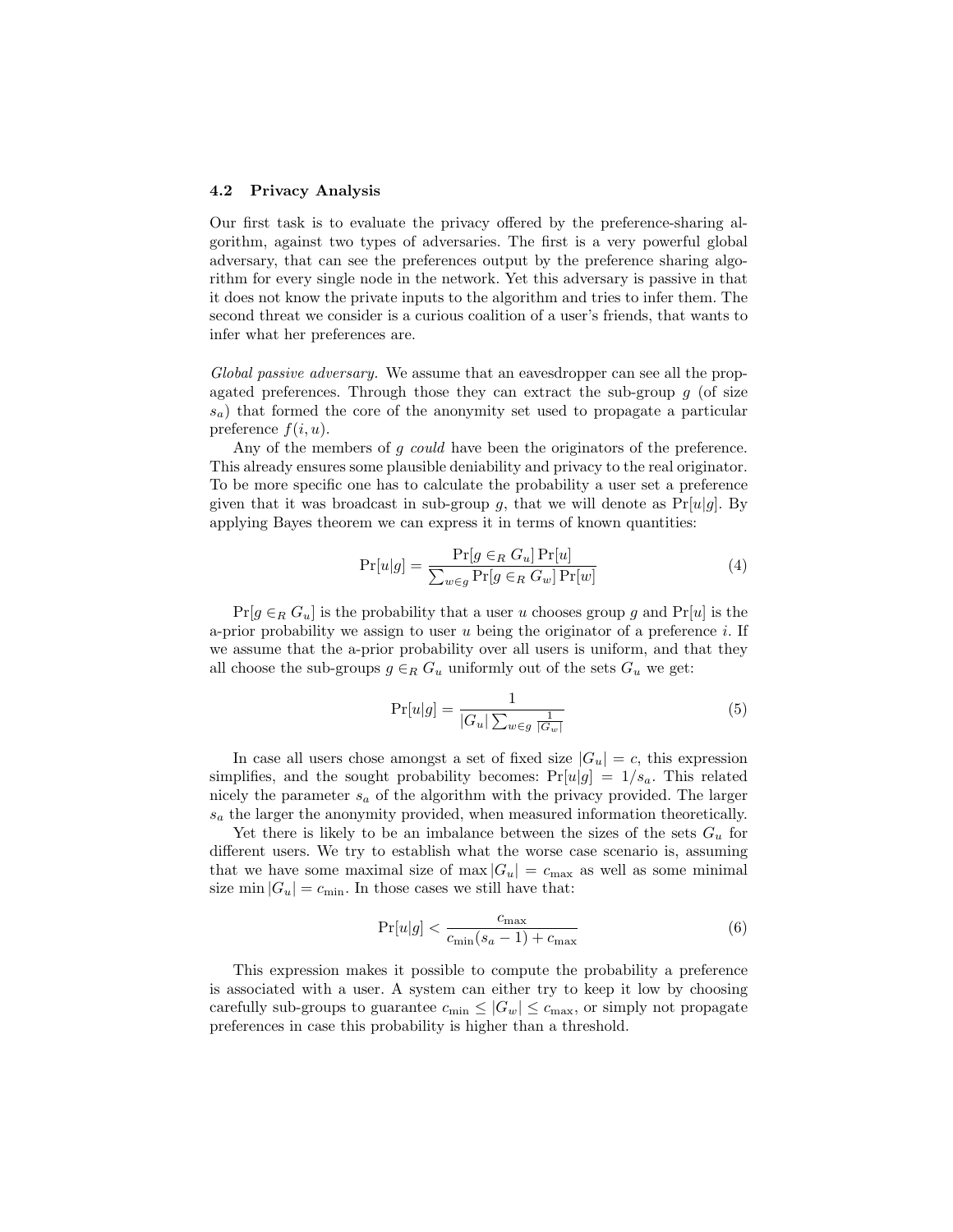The adversary model assumed is extremely conservative, assuming that most information in the system is available to pinpoint  $q$ . It is most likely that coalitions of dishonest nodes will receive much less information. In particular a single node in the system will not be able to distinguish which of the nodes in its set  $b<sub>u</sub>$  was the originator of a preference.

Yet an important concern is the possibility that nodes in the anonymity set  $g$  are in fact corrupt. We assume this is very difficult since  $k$ -plexes are infiltration resistant. Sharing a k-plex of size  $s_a$  with  $s_a$  dishonest nodes, requires a misguided node to make  $s_a-k+1$  bad friends. In any case such an attack would only affect misguided nodes in the system, which we assume are in a minority.

Honest nodes (with mostly honest friends) will never find themselves in a k-plex dominated by dishonest nodes. Even a misguided node with fewer than  $s_a - k + 1$  dishonest friends will never have their privacy totally compromised through infiltration.

Coalition of curious friends. The second key threat to the privacy to users are their very own friends. A collection of a user's friends may exchange information about their private preferences in an attempt to infer the preferences of a user.

First we note a very strong privacy property against such attacks. In any case coalitions of fewer than  $s_a - 1$  users will fail to attribute a preference with certainty to a single user. This is a very strong result that sets a lower bound on the size of the conspiracy.

At least  $s_a - 1$  nodes are necessary to fully de-anonymize a preference, but this condition is not sufficient to perform an actual attack. It is also necessary that the coalition of node coincides exactly with the members of the cohesive sub-group used as an anonymity set to broadcast the preference. This places additional restrictions and difficulties in creating such a malevolent coalition.

Through simulations we try to estimate the quality of anonymity remaining after such an attack. For those we use about 100000 user profiles downloaded through the livejournal public interfaces using snowball sampling. Only symmetric links were kept to form a social graph. We assume that a fraction f of all users collude to deanonymize users. These users are curious but make no special effort to place themselves in the social graph to maximise the information they receive (they are not as such sybil nodes – just curious friends.) Therefore we assume they are randomly distributed across the network.

Figure 2 summarises the results of attack simulations on a real-world social network. The Preference Propagation (PP.) algorithm (yellow, right hand size columns) is compared with the naive strategy (Std.) of broadcasting preferences to all friends (red, left hand side columns.) When a very low number of nodes collude to infer a user's preference  $(f = 1\%)$  the naive scheme provides good anonymity, since on average a corrupt users cannot narrow down the originator of a preference beyond his full circle of friends. Yet as the fraction of curious nodes grows ( $f = 10\%, 20\%, 30\%$ ) the anonymity sets for the standard strategy shrink to zero aside from some exceptional cases. On the other hand the anonymity sets of the Preference Propagation algorithm remain large with high probability.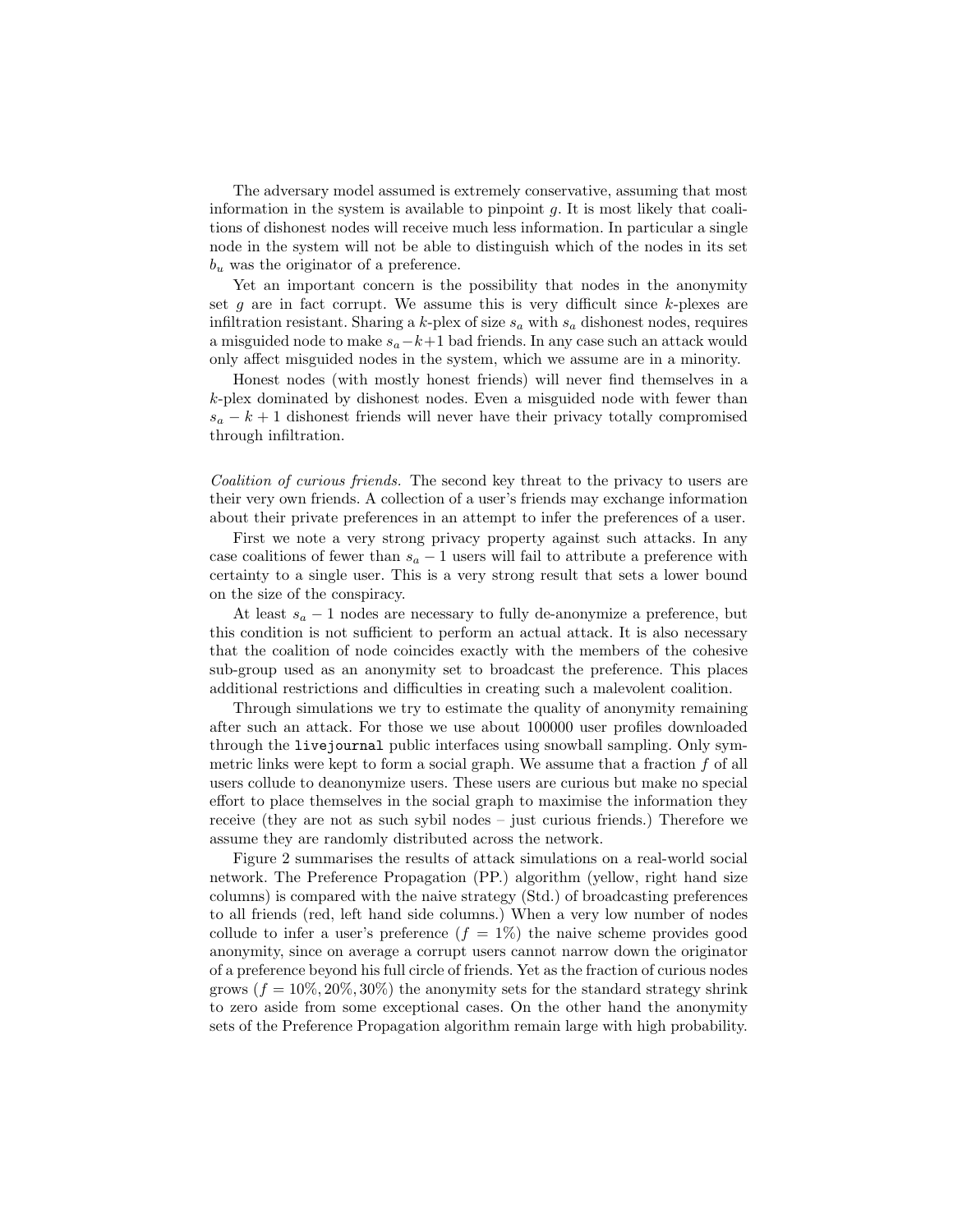

Fig. 2. The sizes of the anonymity sets remaining after a colluding coalition of friends tries to de-anonymize a preference. The fraction f represents the probability a friend is participating in the adversary coalition.

Their reduction is only due to the fraction of curious nodes actually being in the anonymity set of the propagated preference.

## 4.3 Quality Analysis

The second security objective of the proposed preference propagation algorithm is to limit the potential for the propagation of spam. Our objective is to limit the propagation of preferences from dishonest nodes mostly to the misguided nodes, but to make it difficult for such preferences to travel any further in the social graph.

The simple minded 1-hop propagation algorithm, in which users only broadcast their preferences to their neighbours, by definition achieves this property. Its down side is that the number of nodes that could benefit from the shared preference is limited to the number of friends. The simple extension of this scheme to a 2-hop broadcast extends the reach of the shared preferences but also makes it very likely that nodes are the recipients of some spam. Figure 3 (right) plots the number of nodes that are affected by users with different degrees in each mechanism. As expected the preference propagation algorithm affects a wider circle per node than the simple 1-hop propagation. At the same time the number of nodes included in a extended broadcast group is smaller than the reach of the 2-hop naive propagation.

Despite the order of magnitude increase in the nodes affected by the preference propagation algorithm compared with the 1-hop scheme, quality is to a large extent maintained, even for larger fractions of misguided nodes all connected to collaborating dishonest nodes. Figure 3 (left) illustrates the probability that a node receives spam for all systems, as the fraction of misguided nodes grows, in a real social network. In the 2-hop scheme receiving spam becomes quasicertain even when a small minority of users are misguided ( $f = 1\% - 10\%$ ). For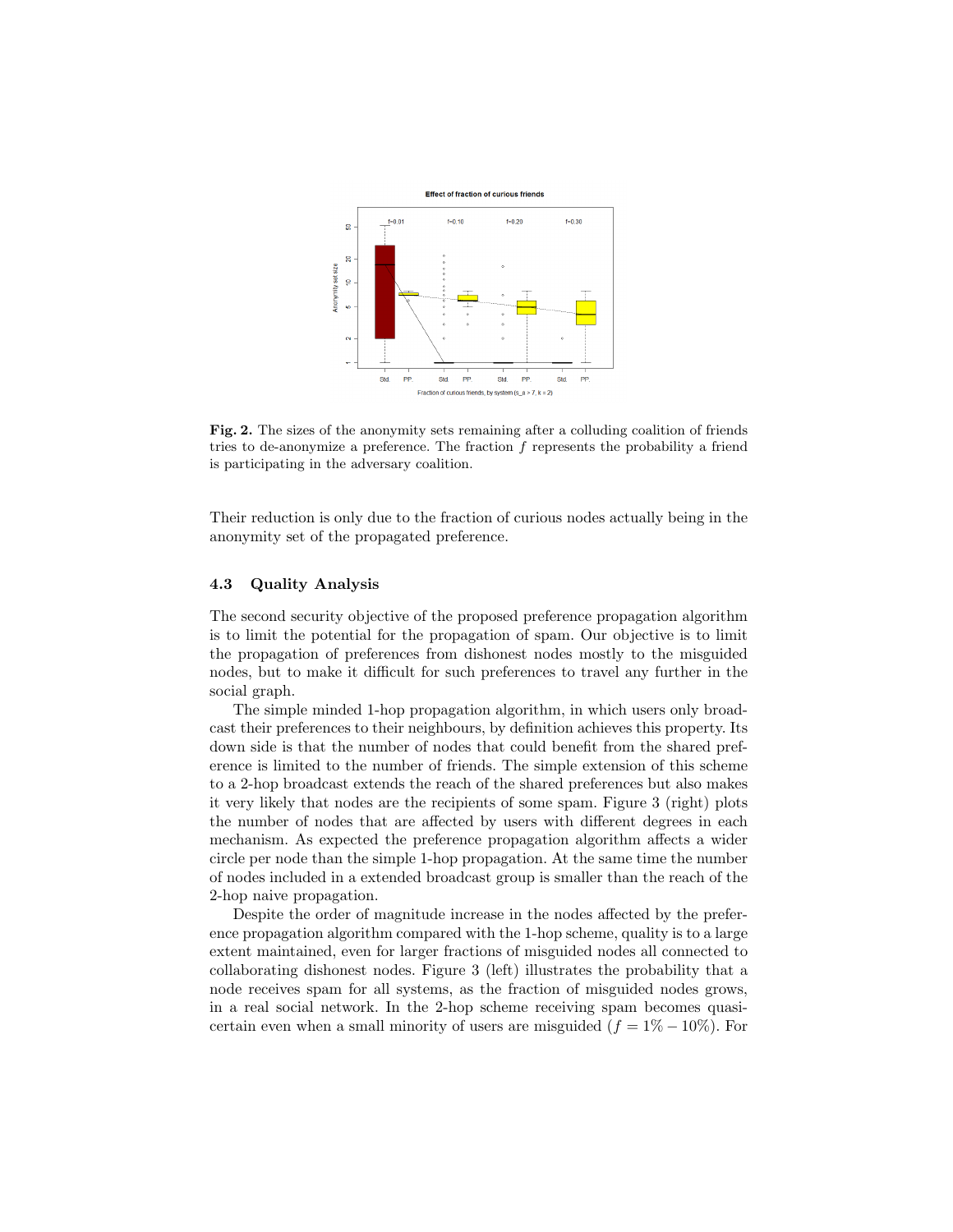

Fig. 3. The probability of honest nodes receiving malicious preferences, depending on the fraction of malicious nodes in the system (Left). The size of the naturally occurring broadcast groups as a function of node degree, compared with the 1-hop and 2-hop neighborhood (right).

the preference propagation scheme on the other hand the probability of receiving spam remains low even for large fractions of misguided nodes. It is in fact closely tracking the probability of being misguided for low rates of infiltration  $(f = 1\% - 10\%)$ . For higher rates of infiltration  $(f = 10\% - 30\%)$  the probability non-misguided honest nodes receive spam increases slowly (marked at "PP. (Non Misg.)" on the illustration.)

There is a further fine, but important, difference between the proposed preference propagation algorithm and the traditional 1-hop or 2-hop schemes. In our approach the dishonest nodes, connected to the misguided honest nodes, must all be acting in a coordinated way to spam the system. They need to form cohesive subgroups between themselves and the users to broadcast their preferences. In effect it means that a single adversary must be connected to a fraction  $f$  of the honest nodes, unless they start applying social engineering to target related nodes to form cohesive subgroups.

The standard 1-hop and 2-hop propagation on the other hand does not require adversaries to coordinate in any way to spam. This means that the total fraction of misguided nodes, connecting to even unrelated adversaries, needs to be f for the probability of attack illustrated in figure 3 (left) to hold. It is much more likely that the total number of misguided nodes reaches a fraction  $f$ , than the number of misguided nodes connected to a single adversary's nodes reaches the same fraction. Unless there is a conspiracy at a massive scale it is difficult to imagine a single adversary connecting sybils to more than 10% of honest nodes in a larger network, at which point purpose built sybil attack defenses based on social networks should be employed [7].

Even in the absence of other sybil defenses the proposed system offers excellent guarantees against spam, as 10% of misguided nodes would lead to barely more than 10% of nodes being spammed (Figure 3 (left)). At the same time our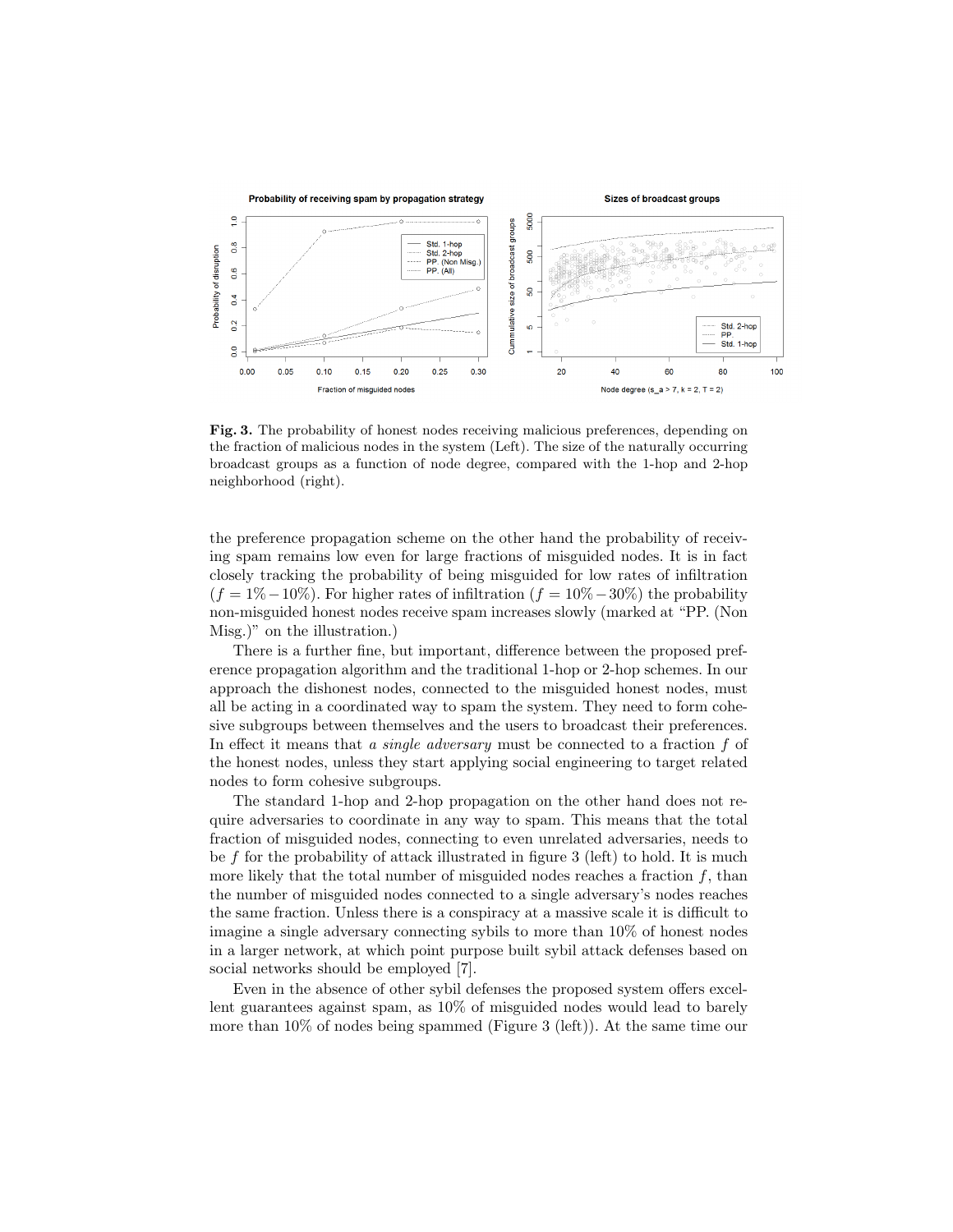strategy affords honest preferences a wide reach, of an order of magnitude above simply propagating preferences to friends (Figure 3 (right)).

#### 4.4 Future work: adversarial profiling

As preferences are propagated in groups it might be possible for adversaries to modify established disclosure attacks [16, 8] to try to de-anonymize or profile users. For example if a user keeps receiving preferences about rare comic books, or another relatively rare subject, from many anonymity sets they might assume a single user is the originator and try to intersect the anonymity sets to deanonymize them. The general attack considers users on one side, each with some abstract interests, and propagated preferences on the other side. Every time a preference is propagated to a broadcast group, this is modeled as a communication though a mix with the same anonymity set. Then the statistical disclosure attacks can be applied to extract user profiles in the long term.

The effectiveness of this attack in this new context is not clear, as the adversary has to ascribe preferences to categories – a fuzzy step that was not previously necessary. Subgroups are also likely to be coherent in their preferences which creates dependencies in the anonymity sets not previously considered by disclosure attacks. Adapting those traffic analysis techniques to extract preference profiles could be a valuable contribution to the literature. Bayesian models of such attacks are likely to be the most amenable to this setting [9].

## 5 Conclusions

We presented a general framework for anonymously sharing information in a social network. Our framework guarantees some k-anonymity, maintains high value by allowing information to be shared based on social proximity, and increases the cost of spamming the network. Our approach, extracting special cohesive social structures to protect users, adds to a body of work that uses social network information for security, as SybilInfer does for sybil defenses [7], and other proposals for automatically extracting privacy policies in social networks [5]. In the absence of a top-down trust structure we believe that the hints the users provide as to who they know and trust are the only way to bootstrap such policies, even though they might not be as bullet proof as traditional mandatory access control systems. Notions of differential privacy [14] can also be used to show that a published statistic leaks no identifiable information, and the application of this framework to our problem would be an interesting avenue for future work.

The framework we provide can be extended through alternative definitions of broadcast groups, that may provide a different anonymity, quality and spamresistance trade-offs. Some structures could make use of explicit user hints of groups and communities, or even try to route preferences to groups that would most benefit from those (i.e., preferences about technical searches staying within technical communities). A further open question remains: how can traditional long term traffic analysis attacks be adapted, from inferring patterns of communications, to inferring users profiles despite the anonymization?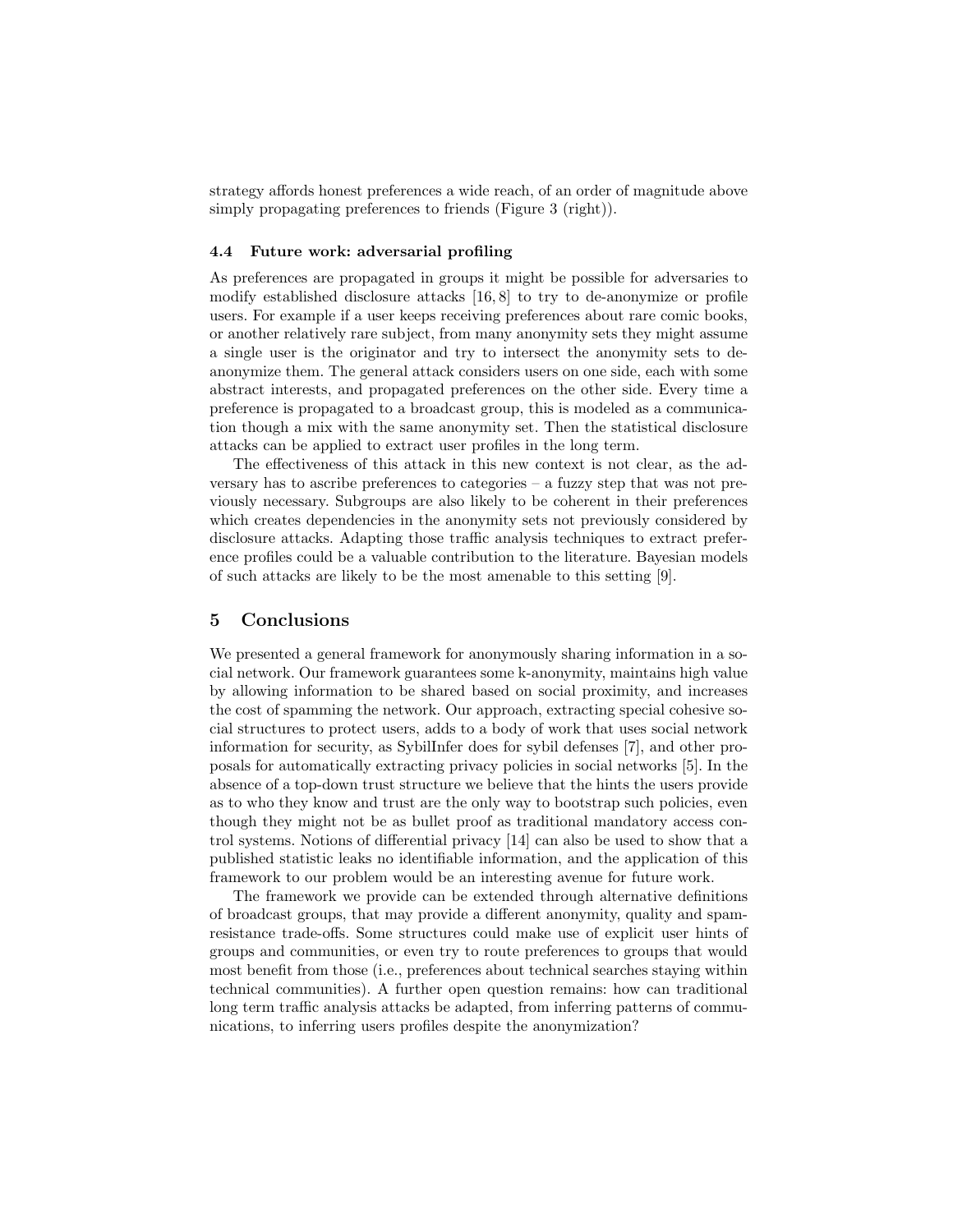Acknowledgments. Dogan Kesdogan was the first to relate to the authors the idea that anonymity and privacy really comes down to "anonymity set engineering", which this work contributes to.

## References

- 1. Alessandro Acquisti and Ralph Gross. Imagined communities: Awareness, information sharing, and privacy on the facebook. In George Danezis and Philippe Golle, editors, Privacy Enhancing Technologies, volume 4258 of Lecture Notes in Computer Science, pages 36–58. Springer, 2006.
- 2. Ji-Won Byun, Ashish Kamra, Elisa Bertino, and Ninghui Li. Efficient kanonymization using clustering techniques. In Kotagiri Ramamohanarao, P. Radha Krishna, Mukesh K. Mohania, and Ekawit Nantajeewarawat, editors, DASFAA, volume 4443 of Lecture Notes in Computer Science, pages 188–200. Springer, 2007.
- 3. Miguel Castro, Peter Druschel, Ayalvadi J. Ganesh, Antony I. T. Rowstron, and Dan S. Wallach. Secure routing for structured peer-to-peer overlay networks. In OSDI, 2002.
- 4. Valentina Ciriani, Sabrina De Capitani di Vimercati, Sara Foresti, and Pierangela Samarati. -anonymity. In Ting Yu and Sushil Jajodia, editors, Secure Data Management in Decentralized Systems, volume 33 of Advances in Information Security, pages 323–353. Springer, 2007.
- 5. George Danezis. Inferring privacy policies for social networking services. In Dirk Balfanz and Jessica Staddon, editors, AISec, pages 5–10. ACM, 2009.
- 6. George Danezis, Chris Lesniewski-Laas, M. Frans Kaashoek, and Ross J. Anderson. Sybil-resistant dht routing. In Sabrina De Capitani di Vimercati, Paul F. Syverson, and Dieter Gollmann, editors, ESORICS, volume 3679 of Lecture Notes in Computer Science, pages 305–318. Springer, 2005.
- 7. George Danezis and Prateek Mittal. Sybilinfer: Detecting sybil nodes using social networks. In NDSS. The Internet Society, 2009.
- 8. George Danezis and Andrei Serjantov. Statistical disclosure or intersection attacks on anonymity systems. In Jessica J. Fridrich, editor, Information Hiding, volume 3200 of Lecture Notes in Computer Science, pages 293–308. Springer, 2004.
- 9. George Danezis and Carmela Troncoso. Vida: How to use bayesian inference to de-anonymize persistent communications. In Ian Goldberg and Mikhail J. Atallah, editors, Privacy Enhancing Technologies, volume 5672 of Lecture Notes in Computer Science, pages 56–72. Springer, 2009.
- 10. Wendy Davis. Facebook hit with privacy complaint. The Online Media Post, June 2 2008.
- 11. Claudia D´ıaz, Stefaan Seys, Joris Claessens, and Bart Preneel. Towards measuring anonymity. In Dingledine and Syverson [12], pages 54–68.
- 12. Roger Dingledine and Paul F. Syverson, editors. Privacy Enhancing Technologies, Second International Workshop, PET 2002, San Francisco, CA, USA, April 14-15, 2002, Revised Papers, volume 2482 of Lecture Notes in Computer Science. Springer, 2003.
- 13. John R. Douceur. The sybil attack. In Peter Druschel, M. Frans Kaashoek, and Antony I. T. Rowstron, editors, IPTPS, volume 2429 of Lecture Notes in Computer Science, pages 251–260. Springer, 2002.
- 14. Cynthia Dwork. Differential privacy: A survey of results. In Manindra Agrawal, Ding-Zhu Du, Zhenhua Duan, and Angsheng Li, editors, TAMC, volume 4978 of Lecture Notes in Computer Science, pages 1–19. Springer, 2008.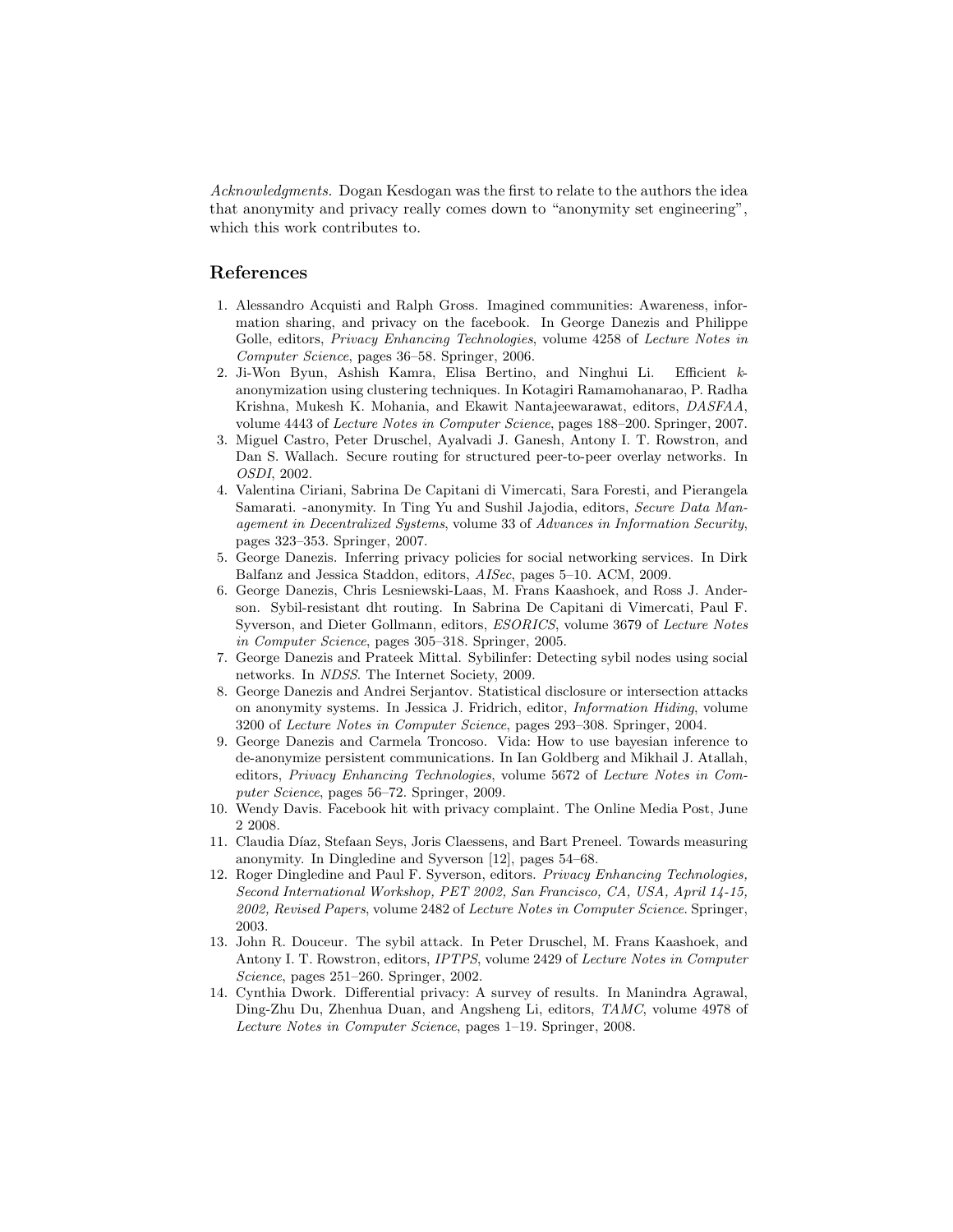- 15. Brian Horling and Matthew Kulick. Personalized search for everyone. The Official Google Blog, December 4 2009.
- 16. Dogan Kesdogan, Dakshi Agrawal, Dang Vinh Pham, and Dieter Rautenbach. Fundamental limits on the anonymity provided by the mix technique. In IEEE Symposium on Security and Privacy, pages 86–99. IEEE Computer Society, 2006.
- 17. Emre Kiciman, Chun-Kai Wang, Shuo Chen, and Konstantin Mertsalov. U rank. Project web-page http://research.microsoft.com/en-us/projects/ urank/, 2008.
- 18. R. Levien. Attack resistant trust metrics. Draft available at http://www. levien. com/thesis/compact. pdf, 2003.
- 19. Alan Mislove, Krishna P. Gummadi, , and Peter Druschel. Exploiting social networks for internet search. In Proceedings of the 5th ACM Workshop on Hot Topics in Networks (HotNets), Irvine, CA, November 2006. ACM.
- 20. Judith S. Olson, Jonathan Grudin, and Eric Horvitz. A study of preferences for sharing and privacy. In Gerrit C. van der Veer and Carolyn Gale, editors, CHI Extended Abstracts, pages 1985–1988. ACM, 2005.
- 21. Luca Pacioli. Summa de arithmetica, geometrica, proportioni et proportionalita. Manuscript circulated in Venice, 1494.
- 22. Pierangela Samarati and Latanya Sweeney. Generalizing data to provide anonymity when disclosing information (abstract). In PODS, page 188. ACM Press, 1998.
- 23. J. Scott. Social network analysis. Sociology, 22(1):109, 1988.
- 24. Andrei Serjantov and George Danezis. Towards an information theoretic metric for anonymity. In Dingledine and Syverson [12], pages 41–53.
- 25. Adi Shamir. How to share a secret. Commun. ACM, 22(11):612–613, 1979.
- 26. Chris Sherman. Yahoo bolsters personal search. Search Engine Watch Blog, April 26 2005.
- 27. Victor Shoup and Rosario Gennaro. Securing threshold cryptosystems against chosen ciphertext attack. J. Cryptology, 15(2):75–96, 2002.
- 28. Danny Sullivan. Eurekster launches personalized social search. Search Engine Watch Blog, January 21 2004.
- 29. Danny Sullivan. Google relaunches personal search this time, it really is personal. Search Engine Watch Blog, June 28 2005.
- 30. S. Wasserman and K. Faust. Social network analysis: Methods and applications. Cambridge Univ Pr, 1994.
- 31. Haifeng Yu, Phillip B. Gibbons, Michael Kaminsky, and Feng Xiao. Sybillimit: A near-optimal social network defense against sybil attacks. In IEEE Symposium on Security and Privacy, pages 3–17. IEEE Computer Society, 2008.
- 32. Haifeng Yu, Michael Kaminsky, Phillip B. Gibbons, and Abraham Flaxman. Sybilguard: defending against sybil attacks via social networks. In Luigi Rizzo, Thomas E. Anderson, and Nick McKeown, editors, SIGCOMM, pages 267–278. ACM, 2006.